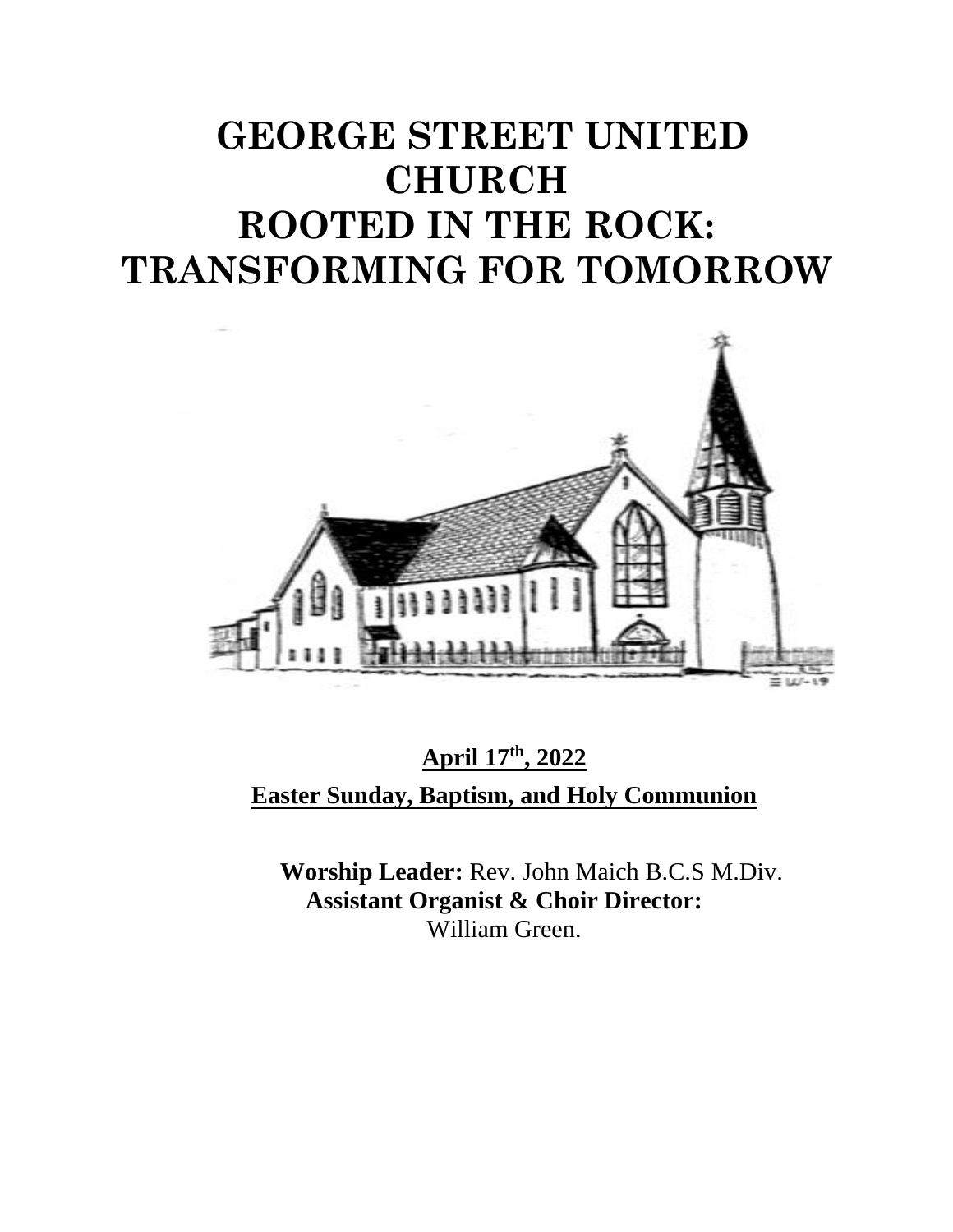# **WE GATHER AS GOD'S PEOPLE**

# **Organ Prelude**

# **Land Acknowledgement, Welcome, and Announcements:**

#### **Sharing The Peace of Christ:**

#### **\*Call To Worship:**

- ONE: Come all you that have hid and mourned in darkness! Come and see the grave is empty and the dead have been raised. Come embrace the fruits of Christ's labour on the cross. Come and rejoice for what the Lord has done!
- **ALL: In the light of day, we find the grave empty! Under the warmth of God's love, we find sin and death defeated and tossed aside as trash. In the light of the resurrection, we feel aches and fatigue fall away and life welling up within us. All hail the Son of Righteousness and blessed be the Holy One of Israel forever and ever!**

#### **\*Hymn: VU 155 Jesus Christ Is Risen Today**

#### **Opening Prayer:** *(in unison)*

**ALL: Blessed and glorious are you O Lord of life and light! All praise to you Almighty God who from the beginning has called out to us to join you. All honour be to you Redeeming Christ who has triumphed over sin and death! Praise be to you O Holiest of Spirits for the work you accomplish in our hearts. May we praise you, Triune God, this day and forever. Amen.**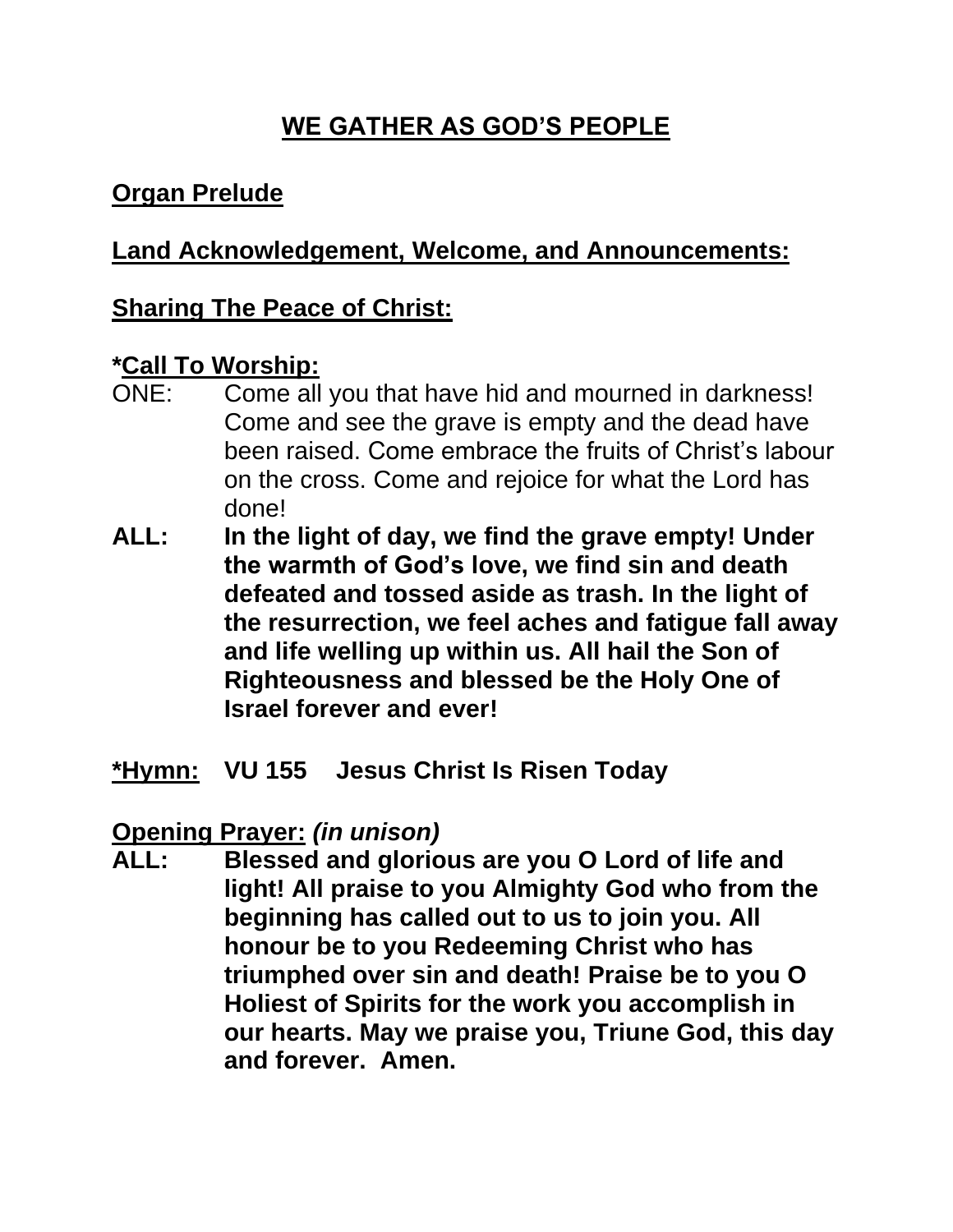#### **\*Hymn: VU 450 Here At This Font vv. 1-2**

#### **Celebrating The Sacrament Of Baptism**

#### **\*Hymn: VU 450 Here At This Font vv. 3-4**

## **WE LISTEN TO GOD'S WORD**

#### **Prayer for Illumination** *(in unison)***:**

**ALL: Thank you God, for the ways that you have chosen to reveal yourself to us. Thank you for the whole of Creation and her testimony. Thank you for the words of your servants and their witness. Thank you for the gift of Jesus, your word made flesh and for his commandments. Touch our hearts and our ears that we may hear you anew.**

| <b>Hebrew Lesson:</b>  | <b>Isaiah 25: 6-9 Treva Aberle</b> |
|------------------------|------------------------------------|
| <b>Epistle Lesson:</b> | Acts 10: 34-43                     |

#### **Anthem**

**Gospel Lesson: Luke 24: 1-12**

#### **Responsive Sermon: The Paschal Sermon of St. John Chrysostom**

- ONE: The Lord is risen.
- **ALL: The Lord is risen indeed!**
- ONE: If there are any devout and God loving people here, let them enjoy this beautiful, radiant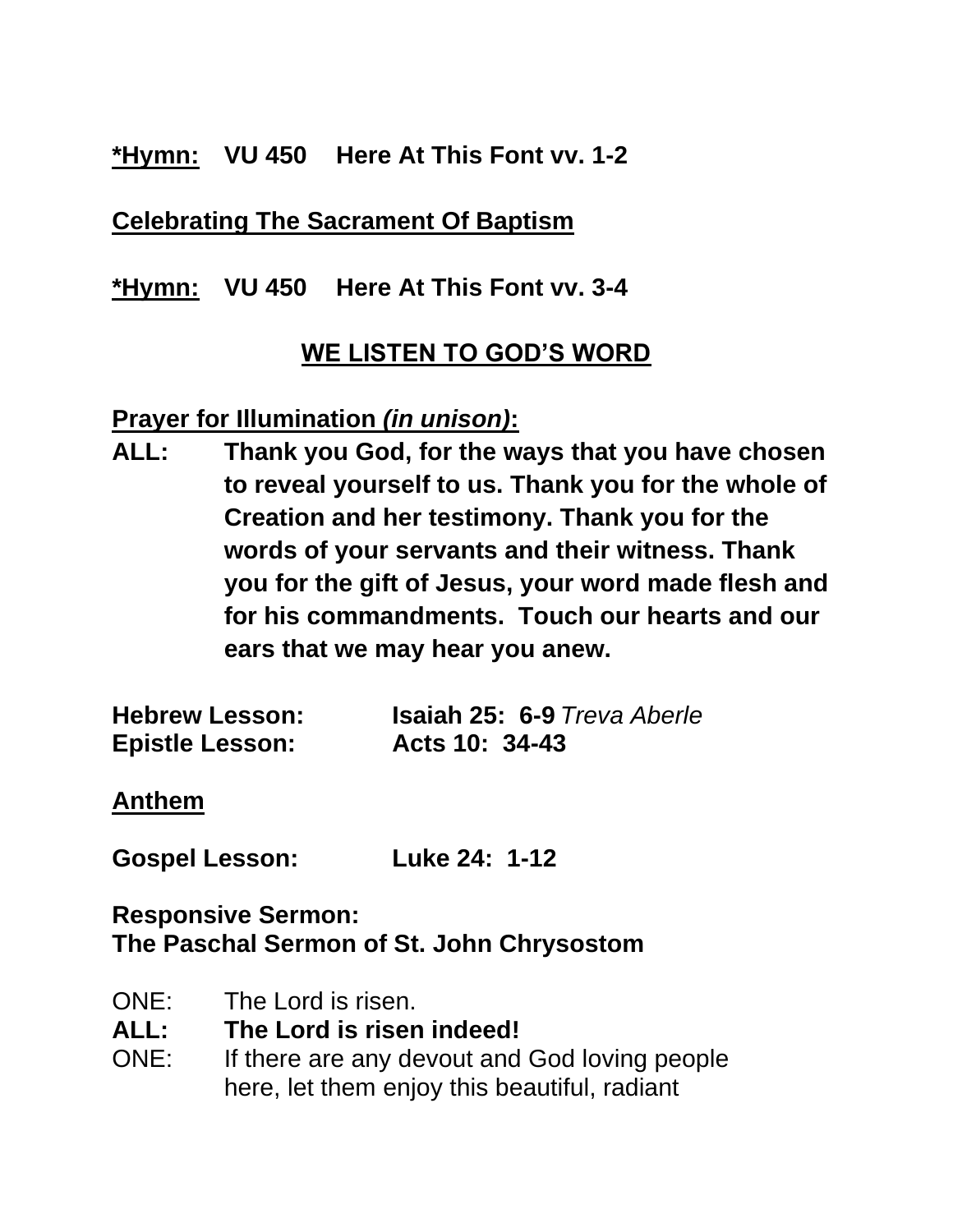festival. If there are any prudent servants, enter joyously into the Lord's joy. Whoever may be spent from fasting, enjoy now your reward. Whoever has toiled from the first hour, receive today your just settlement. If any of you came after the third hour, celebrate gratefully. If any of you arrived after the sixth, have no misgivings, you have lost nothing. If some have been as late as the ninth, come forward, do not be at a loss. If any of you have arrived only at the eleventh hour do not be dismayed for being late. The Master is gracious. He accepts the last even as the first, He gives rest to those of the eleventh as well as to those who have laboured from the first. He is lenient with the last while looking after the first. To the one he gives to the other He gives freely; He accepts the labours and welcomes the effort; honours the deed, but commends the intent.

So, all of you, enter into the joy of our LORD: first and second share the bounty. Rich and poor alike, celebrate together. Sober or heedless, honour the day. Those who fasted and those who did not, rejoice today. The table is full, everyone fare sumptuously. The calf is fatted; no one go away hungry. Everyone, savour the banquet of faith; relish the riches of his goodness. No one need lament poverty for the Kingdom is seen as universal. No one need grieve over sins; forgiveness has dawned from the tomb. No one need fear death; the Saviour's death has freed us from it. He despoiled Hades as He descended into it; it was angered when it tasted his flesh. Foreseeing this, Isaiah proclaimed: "Hades," he said, "was angered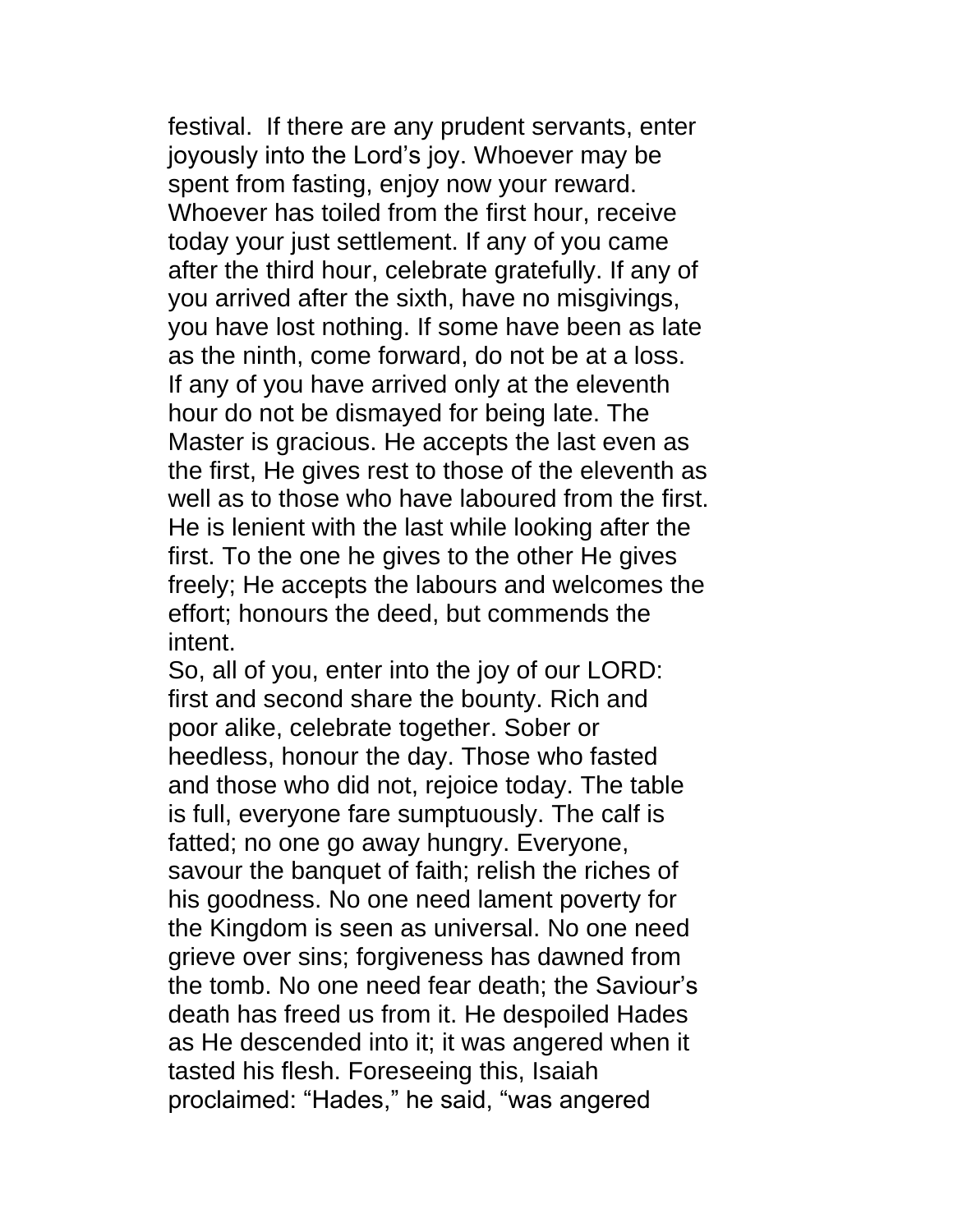when he met you below.

- **ALL: It was angered.**
- ONE: Because it was abolished.
- **ALL: It was angered.**
- ONE: Because it was mocked.
- **ALL: It was angered.**
- ONE: Because it was slain.
- **ALL: It was angered**
- ONE: Because it was shackled. It received a body and encountered God. It took earth and came faceto-face with heaven. It took what I saw and fell by what it could not see. Death where is your sting? Grace, where is your victory?
- **ALL: Christ is risen.**
- ONE: And you are overthrown
- **ALL: Christ is risen.**
- ONE: And demons have fallen.
- **ALL: Christ is risen.**
- ONE: And the angels rejoice.
- **ALL: Christ is risen.**

ONEAnd life rules.

# **ALL: Christ is risen.**

ONE: And not one dead remains in the tomb. For Christ, having risen from the dead, has now become the first fruits of those that slept. To Him be the glory and the dominion, forever. Amen.

# **\*Hymn: VU 173 Thine Is The Glory**

# **WE RESPOND TO GOD'S WORD**

# **Minute For Mission:**

**Invitation to the Offering:**